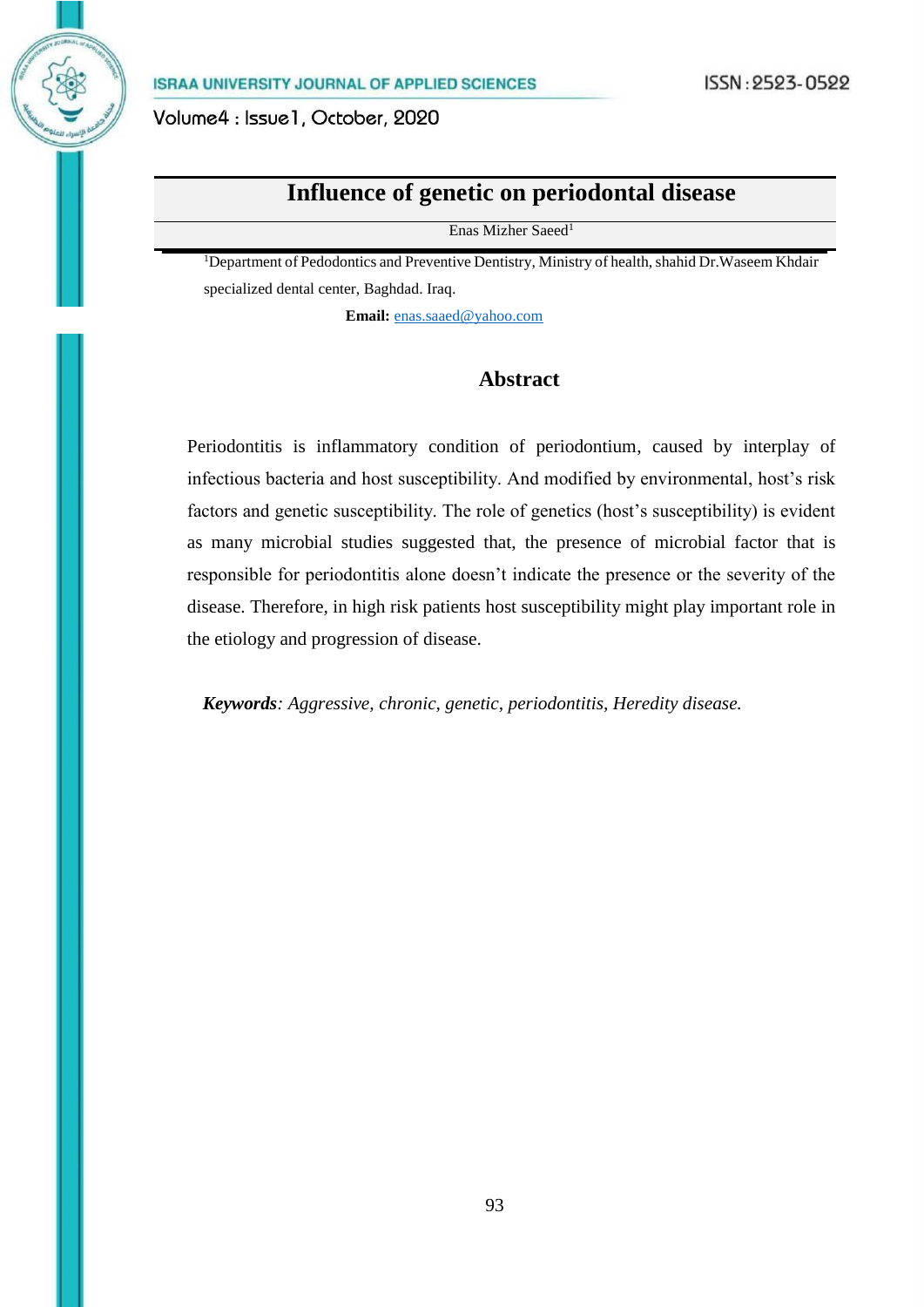Volume4 : Issue1, October, 2020

## **1. Introduction**

Periodontitis is a dental disorder involving inflammation and infection of the ligaments and bones that support the teeth and results from progressive and uncontrolled gingivitis. Classification of periodontitis is based on the rate of disease progression. Periodontitis can be divided into two major types (Aguirre et al, 2014)

- 1. Aggressive (Localized aggressive and generalized aggressive periodontitis); It is less common disease affects younger patients, there is rapid bone &attachment loss, Periodontal abscess formation, sensitive root surface and bleeding with or without stimulation.
- 2. Chronic periodontitis: chronic inflammation of the periodontal tissue that it is caused by accumulation of profuse amount of dental plaque, redness or bleeding of gums while brushing teeth, using dental floss or biting into hard food, halitosis and gingival recession.

Periodontal disease was thought to be determined by environmental factors like poor oral hygiene, smoking, low socioeconomic condition, bacterial infections of oral cavity. It is a common observation that given the same status of poor oral hygiene and sharing the same environmental factors ,some people show severs periodontal disease while some of the same people suffer from mild or no disease ;this indicates the existence of individual difference in susceptibility to the disease and perhaps towards a genetic basis for the susceptibility. It is well known that the periodontal disease is multifactorial(complex) and its susceptibility is influenced both by genetic and environmental factors. Genes responsible for multifactorial disease are also known as susceptible genes. These gene alone do not produce the disease unless they are exposed to the necessary environmental factors; Periodontitis is also associated with different with many types of syndromes and genetic disorders. Periodontitis present itself as one of the clinical manifestations of the syndrome. This establishes the genetic basis of periodontitis as these syndrome results due to mutation in a single gene, genes (Hart  $\&$ Kornman, 2010).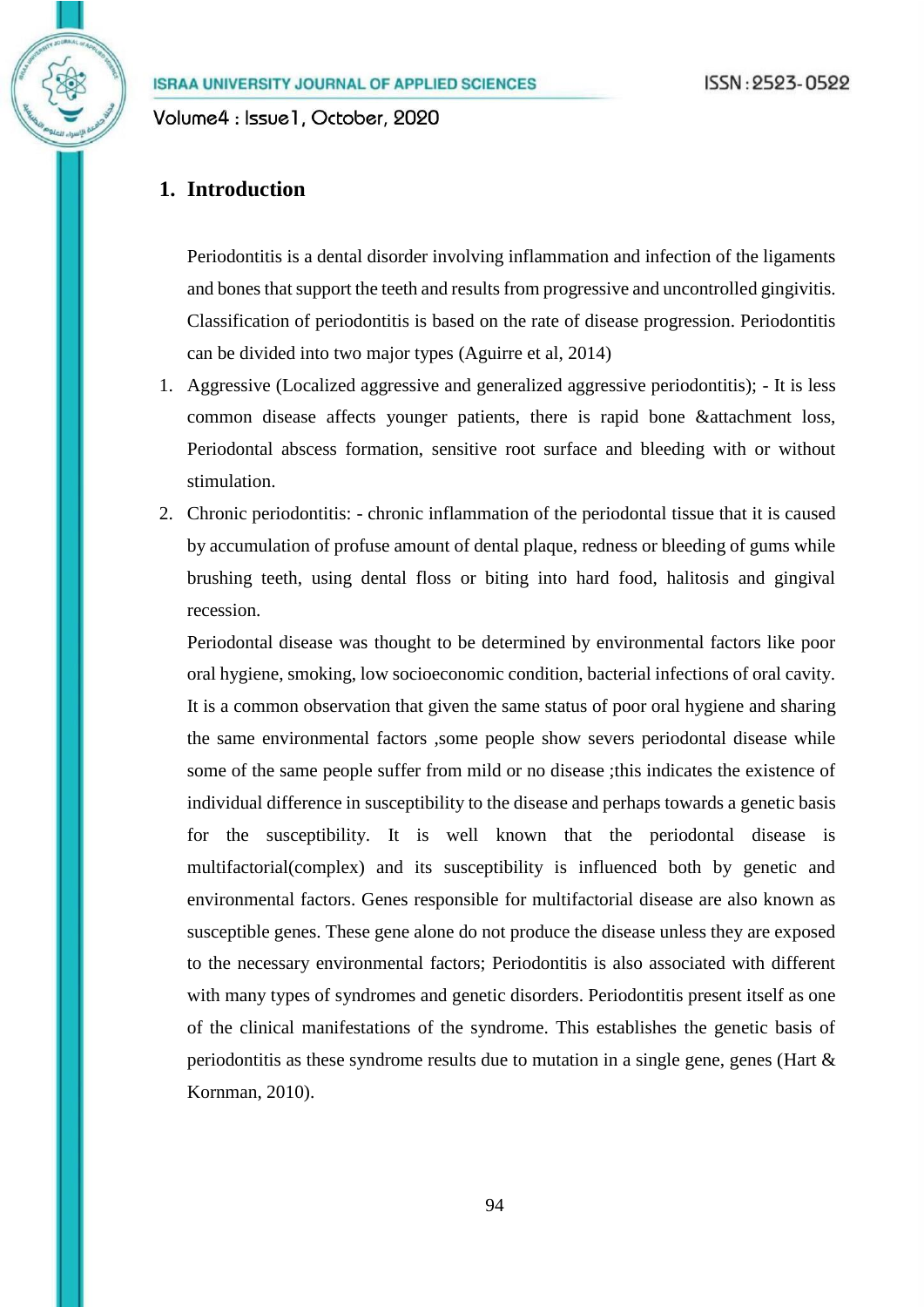Volume4 : Issue1, October, 2020

#### **Genetic of periodontitis**

Many studies have indicated familial aggregation for both aggressive and chronic periodontitis (Marazita et al 2011 ; Hassel and Harries, 2013 and Hart and Korman 2011).

However ,the families aggregation of the disease may also reflect on the common environmental factors prevalent in the family i.e., levels of oral hygiene ,shared of genetics basis but does not prove a definite genetic etiology , they were believed that various forms of aggressive periodontitis are due to single gene defects that are inherited as autosomal-dominant disorder with incomplete penetrance or as an autosomal recessive or as X-linked inheritance , these studies unable to point towards a single type of mode of inheritance, because of the multifactorial or polygenic nature of the disease or probably due to the fact that the origin of periodontitis is heterogeneous in nature (Kinane et al , 2005).

#### **Studies in Genetic of periodontitis**

- 1. Michalowics et al 1991: investigated alveolar bone height and probing depth in twins from the Minnesota study and showed significant variation in them, according to differences in their genotype. The twin groups had similar smoking histories and oral hygiene practices. It was concluded that the genetics play role in modeling the susceptibility to periodontal disease.
- 2. Moore et al, (1993): Is a twin study was also used to know about the effect of host genes on the composition of micro bacteria in the oral cavity may be due to genetic constitution of the host.
- 3. Hart et al, (1993): study on a different population of USA failed to locate the gene aggressive periodontitis on chromosome number 4. This finding indicated that the aggressive periodontitis was heterogeneous in nature i.e. different gene may be responsible for different forms of aggressive form of periodontitis.
- 4. Michalowicz et al, (1999): -Study in adult twins indicated that neither the host nor the environment play a significant influence on the presence of bacteria in the sub gingival plaque.
- 5. Michalowicz et al, (2000): Study in large human twins indicated that hereditary factors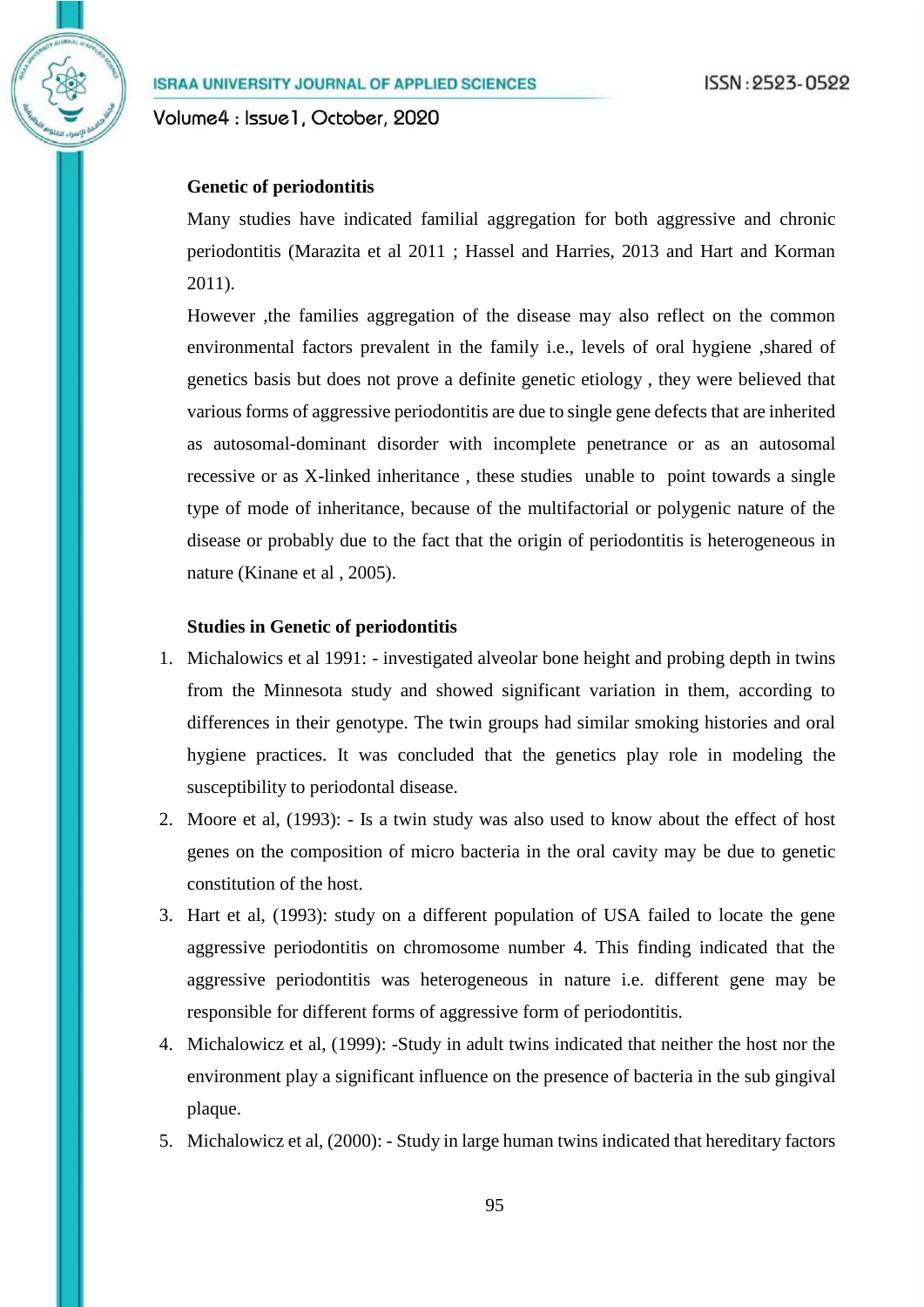## Volume4 : Issue1, October, 2020

accounted for approximately 50% of adult periodontitis, and the heritable component for periodontitis was not associated or influenced by behaviors such as smoking, utilization of dental care, and oral hygiene habits. This indicated that the development of periodontitis was influenced by genes that mediated biological mechanism.

6. Li et al. (2004): - Mapped the gene responsible for localized aggressive periodontitis on the long arm of chromosome number 1.

#### **2. Discussion**

#### **2.1 Association of HLA (human leukocyte antigens) with periodontitis**

The human leukocyte antigens (HLA) complex play important role in immune response. At present time more than 150 HLA are known. The HLA molecules are involved in antigen recognition of periodontal pathogens interaction between T and B –lymphocyte and in production of IgG. Appositive association was reported between aggressive periodontitis and HLA-A9 and B12 antigen. Person having these two genes are at 3.5 times higher risk of developing the disease as compared to those who are negative for these antigens. Thus HLA 9 and B15 seem to represent susceptible factors for aggressive periodontitis (Sofaer, 2010 and Rotter et al ,2013).

## **2.2 Association between periodontitis and interleukin -1 (IL-10) gene polymorphism**

IL-1 gene plays an important role in the initiation and progression of periodontal disease. It is found in two different forms (il-1a and IL-1b0. Genes for IL-1are present on chromosomes number 2, mainly produced by activated monocytes .There is an increased level of IL-1 in periodontal tissue which(stimulate bone Resorption , inhibits collagen synthesis ,up regulates matrix metalloproteinase activity and synthesis of prostaglandin ),appositive association between polymorphism in the genes for IL-1a and IL-1b and increased severity of periodontitis . This association in nonsmokers.IL-1 genotype increased the risk of tooth loss by 2.7 times and heavy smoking increased it by 2.9 times, genetic polymorphism of IL-1 and smoking seems to have synergistic risk factors. Nonsmokers are at low risk of tooth loss (Korhman et al 2015: McGuire and Nunn, 1999 and Axelsson,2001).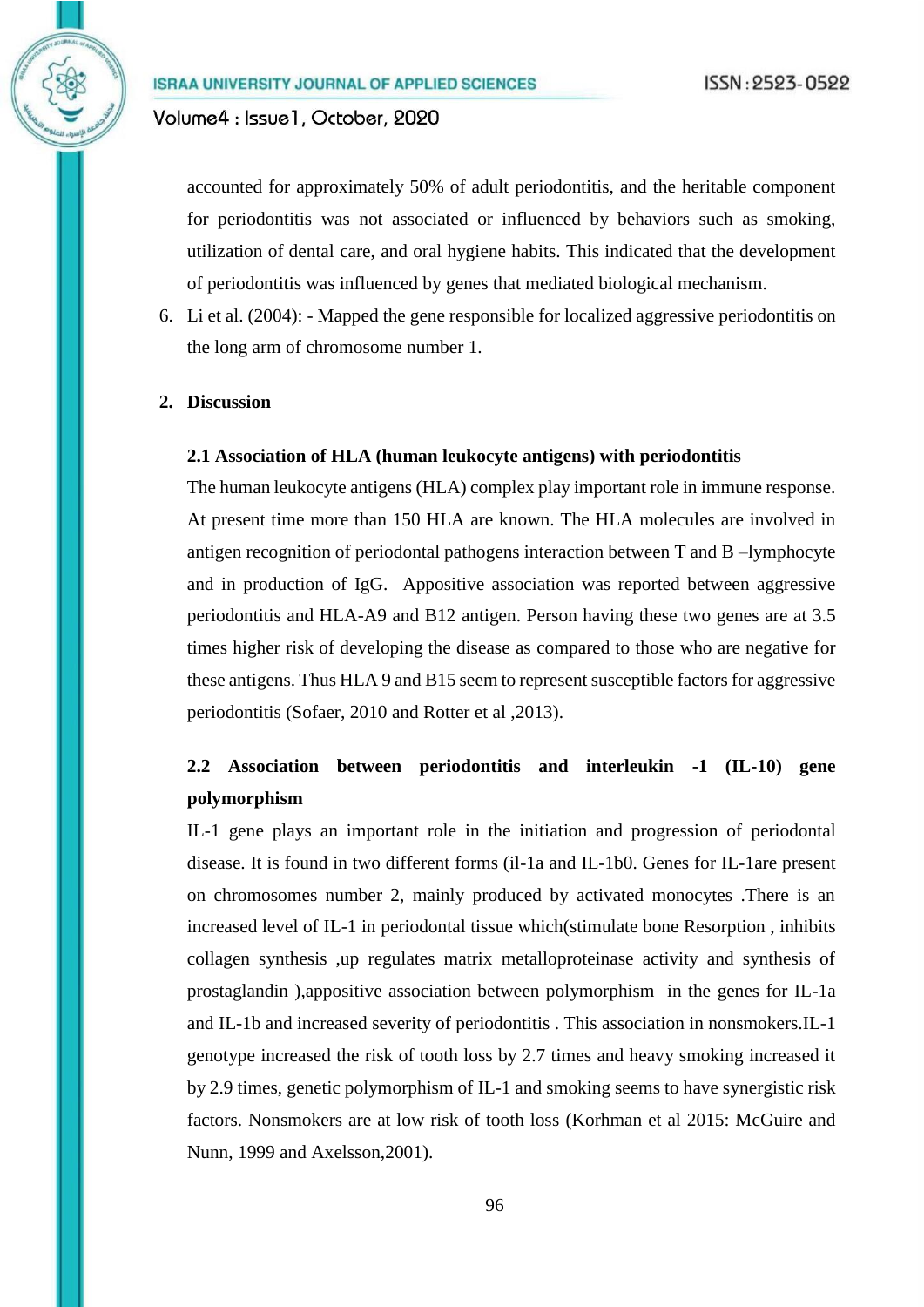Volume4 : Issue1, October, 2020

#### **2.3 Tumor necrosis factor TNF-a and periodontitis**

It is the (proinflammatory cytokines) which is involved in pathogenesis of periodontitis. It is located on number 6. Two different polymorphisms have been reported in the gene, this result in increased production of TNF-a. The level of TNF-a is high at the site of active tissue destruction and low at healthy sites. Individuals expressing the TNF-a polymorphism manifest greater susceptibility to certain infections, although till date TNF-a polymorphism has not directly been linked to susceptibly to periodontitis, there is a strong possibility that such link exists (Fassmann et al, 2003 and Craandijk et al, 2004).

## **2.4 Association between IgG2production and periodontitis**

Immunoglobulin G2(IgG2) is produce in response to periodontal infections .The production of IgG2under control of specific genes .Levels of production of it vary from person to person .The reduction in the production of it during course of periodontal infection may lead to an increased susceptiplity to disease .On the other hand an increase in the production of IgG2 provides sufficient protection against the disease. Patients with periodontitis and normal subjects vary greatly in their capacity to produce IgG2. Patients with periodontitis and normal subjects vary greatly in their capacity to produce IgG2. Patient with high titers of IgG2antibodies have significantly less attachment loss than do patients with low titers. It is observed that patient with localized aggressive periodontitis have high titers of IgG2 compared to patients with generalized periodontitis. This indicates that IgG2 provide sufficient protection against spread of disease and tries to limit the same (Kobayashi et al, 2001).

#### **2.5 Heredity disease \ Syndromes associated with periodontitis**

There is a clear association between some type of genetically determined syndromes and periodontitis. These syndromes increase the susceptibly of the individual to periodontitis by interfering with structural integrity of periodontal tissue or periodontitis may be a concomitant feature of the syndrome. These syndromes are due to mutation in a single gene of the syndrome. These syndromes are due to mutation in a single gene (monogenic or Mendelian syndromes) (Lowe et al, 2010).

1. Leukocyte Adhesion Deficiency syndromes (LAD Syndromes): - Polymorphonuclear leukocytes play important role in restriction of infection. There are several adhesion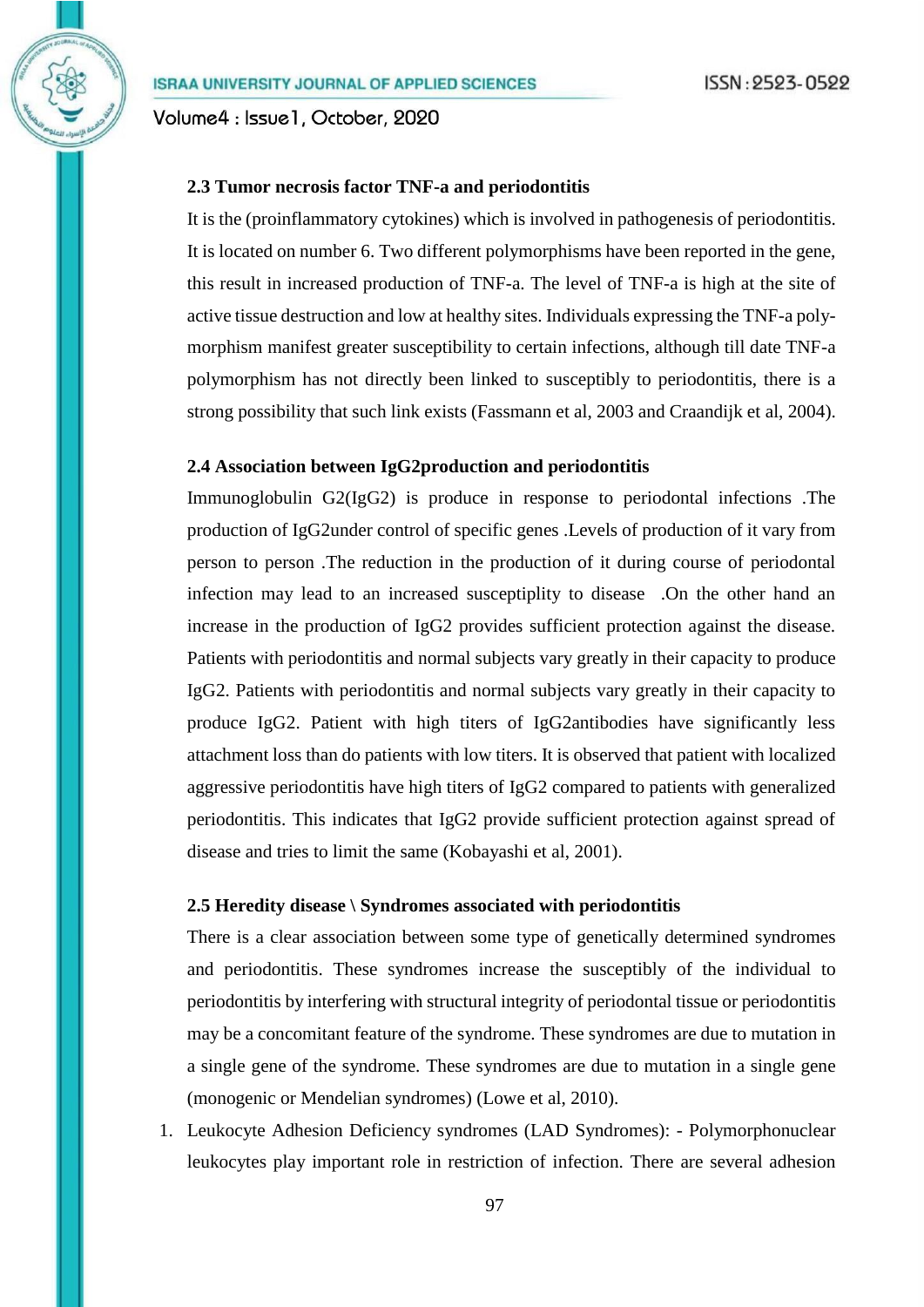Volume4 : Issue1, October, 2020

receptors on the surface of Polymorphonuclear leukocytes adhesion receptor are necessary for proper function of leukocytes (phagocytosis and chemotaxis). If the circulating leukocyte have defective or reduced adhesion surface receptor will not adhere to vascular endothelium. A result leukocyte will not accumulate at the site of inflammation where they needed to combat the infection. This will lead to susceptibility to infectious disease. Recurrent bacterial infections impaired pus formation and impaired wound healing. A number of these infections are associated with increased susceptibility to periodontitis. It is occurred due to mutation in the integrin chain gene (ITGB2) which is located at chromosome number 22. This mutation leads to defect in cell adhesion and chemotaxis result in increased susceptiplity to per pubertal aggressive periodontitis (Lowe et al ,2010)

- 2. Chediak –Higashi Syndrome:- It is characterized by decreased pigmentation of eyes and hairs, photophobia ,nystagmus and susceptible to infection. It is occured due to mutation in lysosome trafficking regulator gene (LYST); which is located on chromosome number 1. This lead to an abnormal transport of vesicle to and from neutrophil lysosomes or to defect in the ability of cells to produce lysosomes. This syndrome associated with sever periodontitis unresponsive to conventional periodontal treatment. Periodontitis is only seen in sever form of the syndrome (Pal and Mahato, 2009).
- 3. Neutropenias:- It is define as an abnormally low number of circulating neutrophils this condition is associated with increased susceptible to infection such as aggressive periodontitis (Ishikawa et al ,2005).
- 4. Papillion-Lefever syndrome (PLS): It is due to mutation in the cathepsin C gene which is located on chromosome 11. Cathepsin C is a cysteine protease that play role in degrading proteins and activation of proenzymes in immune and inflammatory cells. This syndrome is characterized by sever early onset periodontitis, which affect both primary band permanent dentitions and hyper keratosis of palmer and planter surfaces, it was observed in some of the PLS patient's aggressive periodontitis were associated with a kind of virulent microorganism. Elimination of this microorganism prevent the periodontal destruction, this suggest that the periodontitis was not a direct of the gene but the gene mutation increased the susceptibly of person to infection (Jobard et al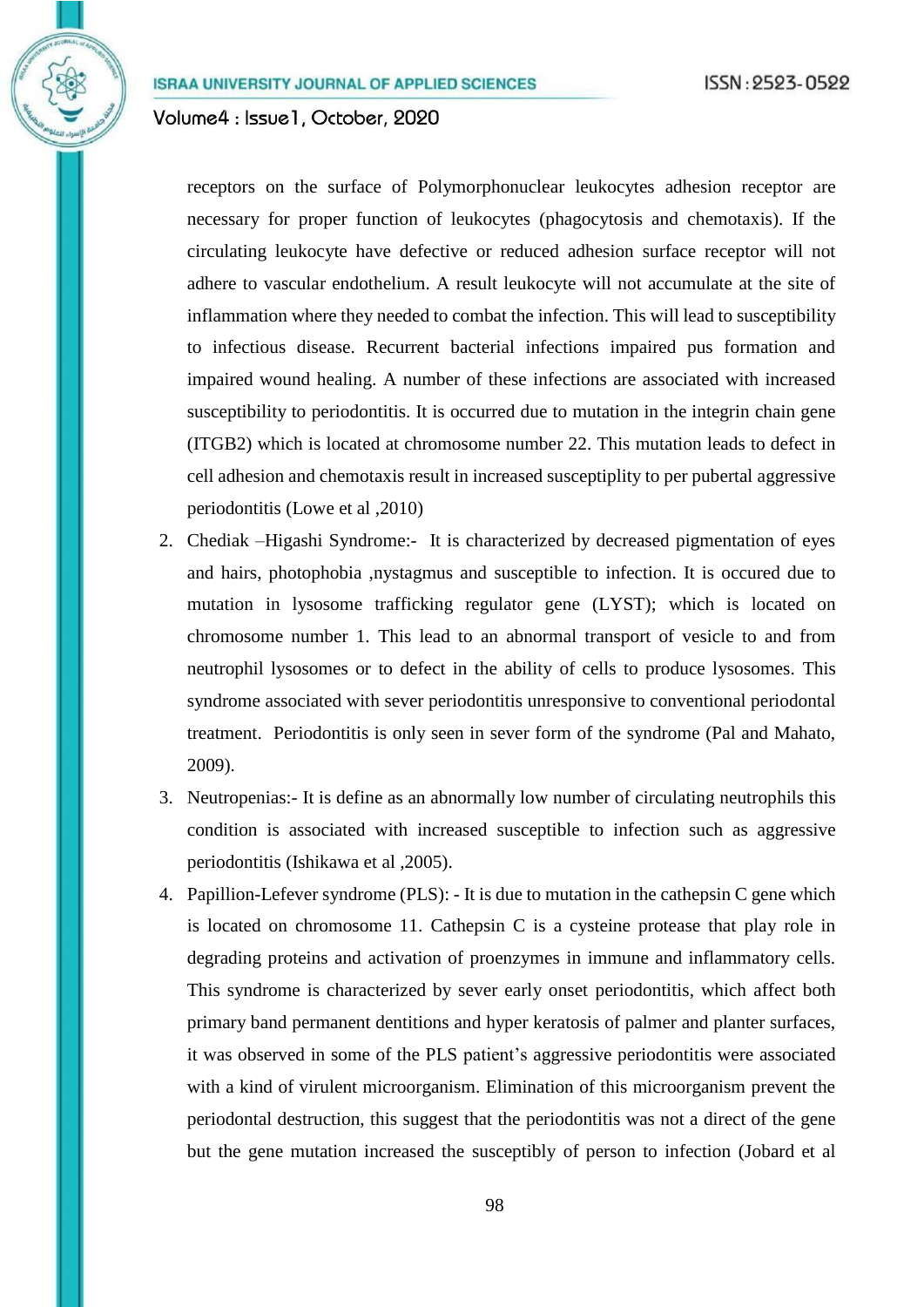Volume4 : Issue1, October, 2020

#### ,2003)

- 5. Ehlers-Danlos syndrome (EDS):- It is associated with connective tissue disorders ;it is characterized by defective formation of collagen fibers .The abnormal collagen leads to fragility ,and hyperextensibility of the skin, hypermobility of the joints ,easy bruising and also with early onset of periodontitis .It is due to mutation in type 111collagen gene (COL3AL) which is located on chromosome number 2.(Charette et al ,2007).
- 6. Hypophosphatasia:- This patient has decreased levels of alkaline phosphates in the serum .It is associated with abnormal bone mineralization ,skeletal abnormalities ,and cementum hypoplasia .These patient present a sever loss of alveolar bone and premature loss of primary teeth ,pulp chamber are also get enlarged .Lack of connective tissue attachment to bone is responsible for early exfoliation of the primary teeth. Hypophosphatemia may be considering as an etiology of aggressive periodontitis. It is due to mutation in (alkaline phosphates, liver, kidney and bone) gene, which is localized on chromosome number 1 (Lowe et al, 2010).

## **3. Conclusion**

Periodontitis is a multifactorial dental disorder involving inflammation and infection of the periodontium, which is composed of the gingiva, alveolar mucosa, cementum, periodontal ligament, and alveolar bone. Each part of periodontium interacts differently with environmental factors which needed to be examined simultaneously with the genetics factors who in turn interact with oral bacteria that contribute to the disease, making this interaction difficult to understand and how it's alters the disease risk factors.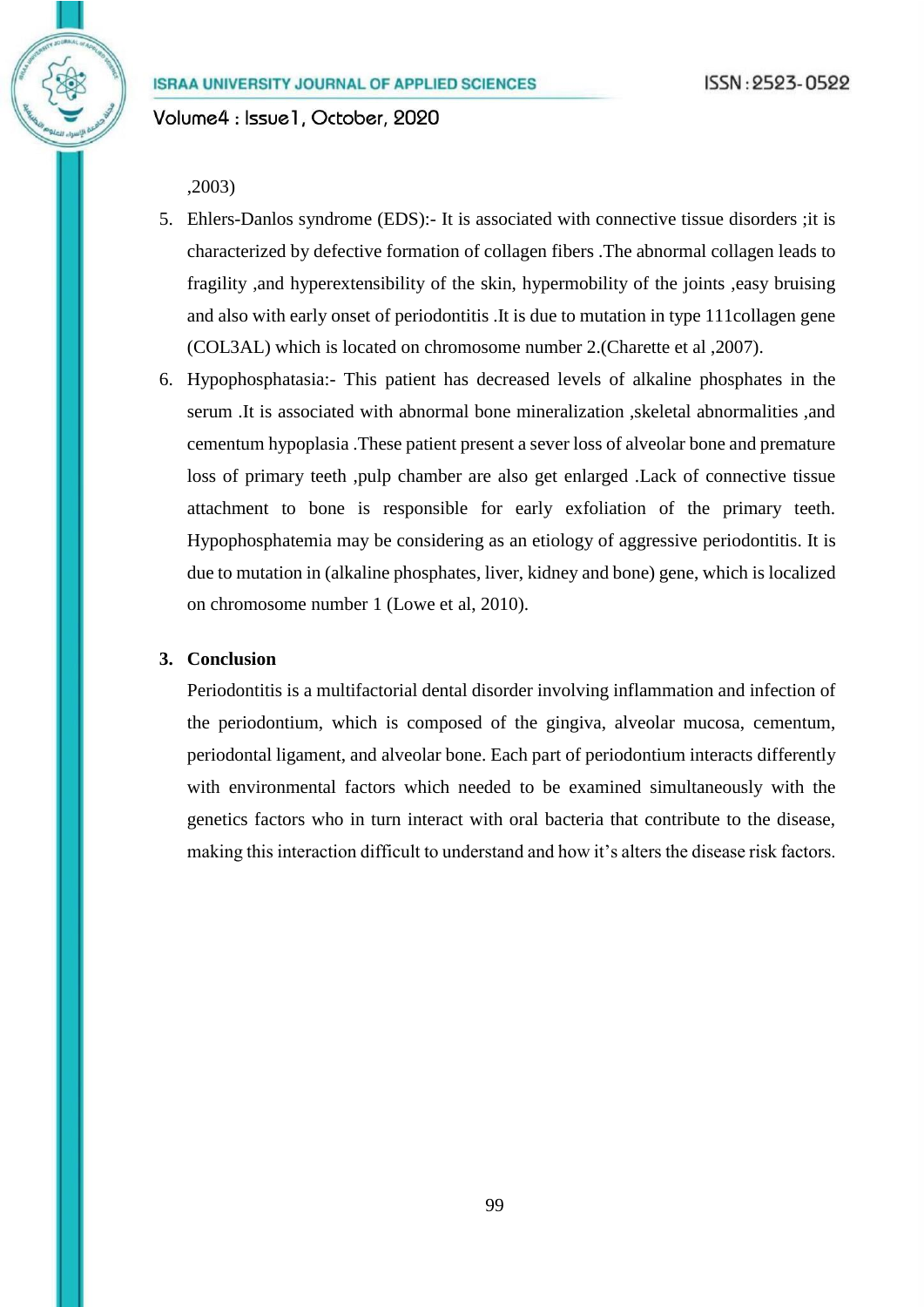Volume4: Issue1, October, 2020

#### **References**

- 4. Aguirre, J. M., Rodriguez, R., Oribe, D., & Vitoria, J. C. (1997). Dental enamel defects in celiac patients. *Oral Surgery, Oral Medicine, Oral Pathology, Oral Radiology, and Endodontology*, *84*(6), 646-650.
- 5. Axelsson, P., Paulander, J., Nordström, L., Jonsson, A. S., & Appel, B. (2001). The role of genetic interleukin-1 polymorphism on tooth loss and periodontal support loss in 50-to 60-yearold smokers and non-smokers. In *Gothenburg, Sweden: Scientific Congress, Department of Periodontology, University of Gothenburg*.
- 6. Charette, S. J., & Cosson, P. (2007). A LYST/beige homolog is involved in biogenesis of Dictyostelium secretory lysosomes. *Journal of cell science*, *120*(14), 2338-2343.
- 7. Craandijk, J., Van Krugten, M. V., Verweij, C. L., Van Der Velden, U., & Loos, B. G. (2002). Tumor necrosis factor‐α gene polymorphisms in relation to periodontitis. *Journal of Clinical Periodontology*, *29*(1), 28-34.
- 8. Fassmann, A., Holla, L. I., Buckova, D., Vasku, A., Znojil, V., & Vanek, J. (2003). Polymorphisms in the+ 252 (A/G) lymphotoxin‐alpha and the− 308 (A/G) tumor necrosis factor‐alpha genes and susceptibility to chronic periodontitis in a Czech population. *Journal of periodontal research*, *38*(4), 394-399.
- 9. Hart, T. C., & Kornman, K. S. (1997). Genetic factors in the pathogenesis of periodontitis. *Periodontology 2000*, *14*(1), 202-215.
- 10. Hart, T. C., Marazita, M. L., McCanna, K. M., Schenkein, H. A., & Diehl, S. R. (1993). Reevaluation of the chromosome 4q candidate region for early onset periodontitis. *Human genetics*, *91*(5), 416-422.
- 11. Hassell, T. M., & Harris, E. L. (1995). Genetic influences in caries and periodontal diseases. *Critical Reviews in Oral Biology & Medicine*, *6*(4), 319-342.
- 12. Ishikawa, H. O., Higashi, S., Ayukawa, T., Sasamura, T., Kitagawa, M., Harigaya, K., ... & Matsuno, K. (2005). Notch deficiency implicated in the pathogenesis of congenital disorder of glycosylation IIc. *Proceedings of the National Academy of Sciences*, *102*(51), 18532-18537.
- 13. Jobard, F., Bouadjar, B., Caux, F., Hadj-Rabia, S., Has, C., Matsuda, F., ... & Fischer, J. (2003). Identification of mutations in a new gene encoding a FERM family protein with a pleckstrin homology domain in Kindler syndrome. *Human molecular genetics*, *12*(8), 925-935.
- 14. Kinane, D. F., Shiba, H., & Hart, T. C. (2005). The genetic basis of periodontitis. *Periodontology 2000*, *39*(1), 91-117.
- 15. Kobayashi, T., Yamamoto, K., Sugita, N., van der Pol, W. L., Yasuda, K., Kaneko, S., ... & Yoshie, H. (2001). The Fcγ receptor genotype as a severity factor for chronic periodontitis in Japanese patients. *Journal of periodontology*, *72*(10), 1324-1331.
- 16. Li, Y., Xu, L., Hasturk, H., Kantarci, A., DePalma, S. R., & Van Dyke, T. E. (2004). Localized aggressive periodontitis is linked to human chromosome 1q25. *Human genetics*, *114*(3), 291- 297.
- 17. Lowe, J. B., Stoolman, L. M., Nair, R. P., Larsen, R. D., Berhend, T. L., & Marks, R. M. (1990). ELAM-1-dependent cell adhesion to vascular endothelium determined by a transfected human fucosyltransferase cDNA. *Cell*, *63*(3), 475-484.